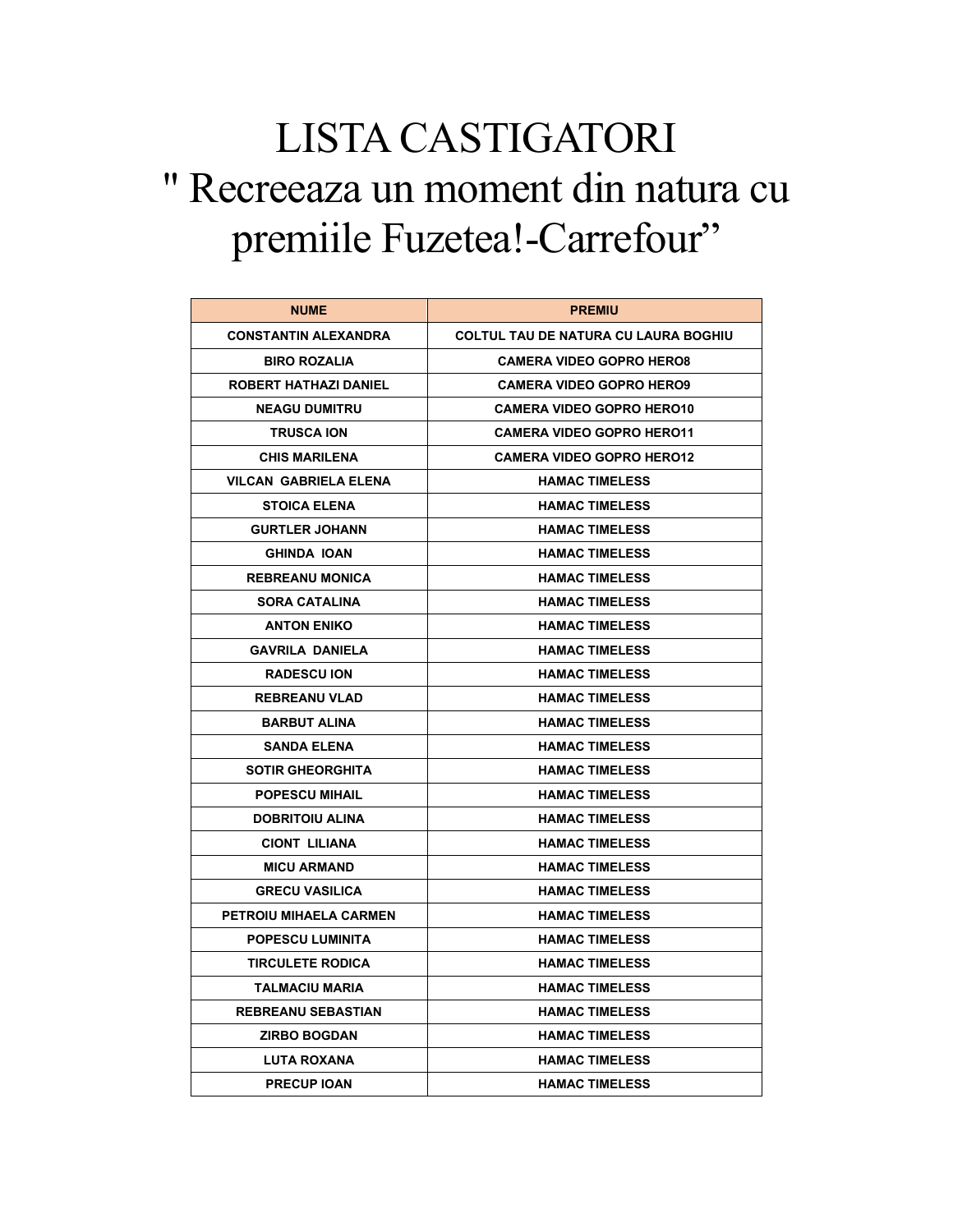| <b>GRECU MADALINA</b>         | <b>HAMAC TIMELESS</b> |
|-------------------------------|-----------------------|
| <b>PAULA GIURGIU</b>          | <b>HAMAC TIMELESS</b> |
| <b>DOBRETE ADELINA</b>        | <b>HAMAC TIMELESS</b> |
| <b>GARAMIA CONSTANTIN</b>     | <b>HAMAC TIMELESS</b> |
| <b>SOARICE STELA</b>          | <b>HAMAC TIMELESS</b> |
| <b>STURZE CRISTIAN FLAVIU</b> | <b>HAMAC TIMELESS</b> |
| <b>POPESCU LETITIA</b>        | <b>HAMAC TIMELESS</b> |
| DOBROMIR MARIA                | <b>HAMAC TIMELESS</b> |
| <b>SCARA ADELINA</b>          | <b>HAMAC TIMELESS</b> |
| <b>TOPLICEANU BIANCA</b>      | <b>HAMAC TIMELESS</b> |
| <b>GHINDA TATIANA</b>         | <b>HAMAC TIMELESS</b> |
| <b>ZICHOR VALENTIN</b>        | <b>HAMAC TIMELESS</b> |
| <b>BONDA IULIANA</b>          | <b>HAMAC TIMELESS</b> |
| <b>DIANA BLAGA</b>            | <b>HAMAC TIMELESS</b> |
| <b>DINCA SABINEL</b>          | <b>HAMAC TIMELESS</b> |
| <b>TRANDAFIR FLORENTINA</b>   | <b>HAMAC TIMELESS</b> |
| <b>CIOBANICA ANGELICA</b>     | <b>HAMAC TIMELESS</b> |
| <b>RADOI MADALIN</b>          | <b>HAMAC TIMELESS</b> |
| <b>SEVCENCO RAZVAN ADRIAN</b> | <b>HAMAC TIMELESS</b> |
| <b>GHEORDUNESCU ALINA</b>     | <b>HAMAC TIMELESS</b> |
| <b>GHINDA NATALIA</b>         | <b>HAMAC TIMELESS</b> |
| <b>VITOMIREANU DOINA</b>      | <b>HAMAC TIMELESS</b> |
| <b>CZULI ALEXANDRU</b>        | <b>HAMAC TIMELESS</b> |
| <b>STAN PROFIRA</b>           | <b>HAMAC TIMELESS</b> |
| <b>NEGOITA GABRIELA</b>       | <b>HAMAC TIMELESS</b> |
| <b>POPA GIORGIANA</b>         | <b>HAMAC TIMELESS</b> |
| <b>IONESCU MARIA</b>          | <b>HAMAC TIMELESS</b> |
| <b>CIUCIOI ELENA</b>          | <b>HAMAC TIMELESS</b> |
| <b>NEDELUS ALEXANDRU</b>      | <b>HAMAC TIMELESS</b> |
| ALDEA AURICA                  | <b>HAMAC TIMELESS</b> |
| <b>STANCU GIANINA</b>         | <b>HAMAC TIMELESS</b> |
| <b>COVACI MARTA</b>           | <b>HAMAC TIMELESS</b> |
| <b>SANDA VASILE</b>           | <b>HAMAC TIMELESS</b> |
| <b>DULCA MARIA</b>            | <b>HAMAC TIMELESS</b> |
| <b>GHINDA ANTON</b>           | <b>HAMAC TIMELESS</b> |
| <b>MARINCAS FLAVIU</b>        | <b>HAMAC TIMELESS</b> |
| <b>IOSIF BARTA</b>            | <b>HAMAC TIMELESS</b> |
| <b>STANCU IONISOR CATALIN</b> | <b>HAMAC TIMELESS</b> |
| SANDRU MADALINA               | <b>HAMAC TIMELESS</b> |
| <b>DINCA MINODORA</b>         | <b>HAMAC TIMELESS</b> |
| <b>ROMAN CORINA</b>           | <b>HAMAC TIMELESS</b> |